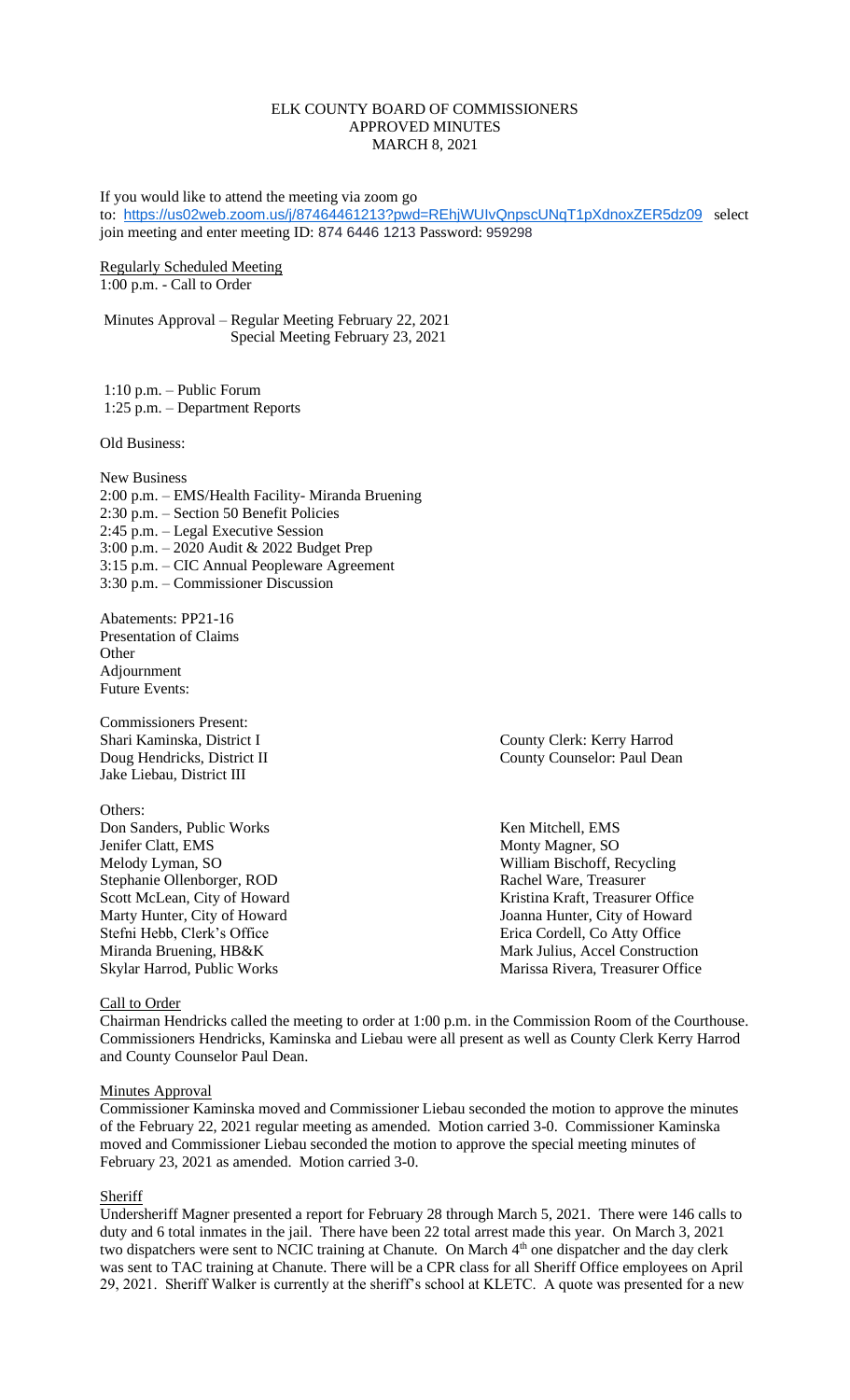copy machine. Commissioner Liebau moved and Commissioner Kaminska seconded the motion to approve the purchase of a Xerox Verslink C7000 Series copy machine in the amount of \$3,995.00. Motion carried 3-0.

## EMS

Ken Mitchell stated Joe Mueller will be attending a CPR Instructor Class this Wednesday. The air conditioning compressor is out on the first out truck. Mr. Mitchell has contacted Estel Knapp in Severy to repair the compressor.

### County Treasurer

Rachel Ware stated there was an error in the February payroll ACH system. There were a few employees who should have had direct deposits but instead received paper checks and the system did not deposit her new payroll split into her account. County Clerk Kerry Harrod spoke with CIC regarding the issue and they instructed a treasurer's check to be issued to Mrs. Ware because the new ACH was never generated. Ms. Harrod will call CIC when the March Payroll ACH file is ready to be generated to make sure there are no issues with the file. Mrs. Ware presented a quote from Advantage Computer to fix the internet problems within the courthouse. Commissioner Kaminska moved and Commissioner Liebau seconded the motion to approve the quote for the network switch in the amount of \$978.00 from Advantage Computer. Motion carried 3-0.

### Register of Deeds

Stephanie Ollenborger presented the monthly report for February. They had a total of 44 instruments recorded and a total deposit of \$2,308.00.

## Public Works

#### Road

Don Sanders turned in a financial report, work history report for the last few months and a list of current employees. Mr. Sanders stated he has three new employees; Dalton Smith, Danny Williams and Don Sparks. Mr. Sanders stated Elk County is due to receive \$15,250 from KDOT. Mr. Sanders presented an Agreement for Engineering Services from Kirkham, Michael & Associates for bridge work. Commissioner Kaminska moved and Commissioner Liebau seconded the motion to execute the Agreement for Engineering Services between Elk County and Kirkham, Michael & Associates for engineering services on Bridge 8-G.7 located 2.3 miles north and 7.0 miles west of Howard on Road 8. Motion carried 3-0. A contractor will be doing work on a couple of smaller bridges. These bridges are located at Killdeer east of Road 30, Blackjack ½ mile west of Highway 99. Mr. Sanders has hired a contract hauler run rock from Severy up to Beaumont back to the Green Ranch and Youngmeir Ranch on Pioneer.

#### Flexible Aide – NACo

Commissioner Kaminska stated Elk County will be receiving \$495,055 from the America Rescue Package. Additional information will be coming on the package in the near future.

## County Clerk

Kerry Harrod stated the Project Exemption Certificate has been received from the State of Kansas for the new EMS/Health Facility Project.

#### Project 17

Project 17 consists of the Southeast 17 Counties in Kansas. The mission is to improve the economic vitality and quality of life of those who live, work, and play in these counties. Commissioner Kaminska moved and Commissioner Liebau seconded the motion to be associated with Project 17. Motion carried 3-0.

### CIC Agreement

Commissioner Liebau moved and Commissioner Kaminska seconded the motion to execute the Annual Peopleware Agreement between Elk County and Computer Information Concepts, Inc. in the amount of \$29,625.00 as presented. Motion carried 3-0.

## EMS/Health Facility

Miranda Bruening stated she has been working with Accel Construction on a date to start breaking ground within the next couple of weeks, weather permitting. The County will be having a ground breaking ceremony Monday, March 29, 2021 at 12:00 p.m. at 809 E. Elk, Howard KS. Kerry Harrod will email Ms. Bruening the Project Exemption Certificate.

## Policy Handbook Section 50

Discussion was had on policy 50.02 and 50.10. On policy 50.10; Department heads do not have the authority to pay their employees holiday pay if they take sick time the day before or after a holiday. If a department head would like their employee paid, they will need to bring it before the Commission to get their approval.